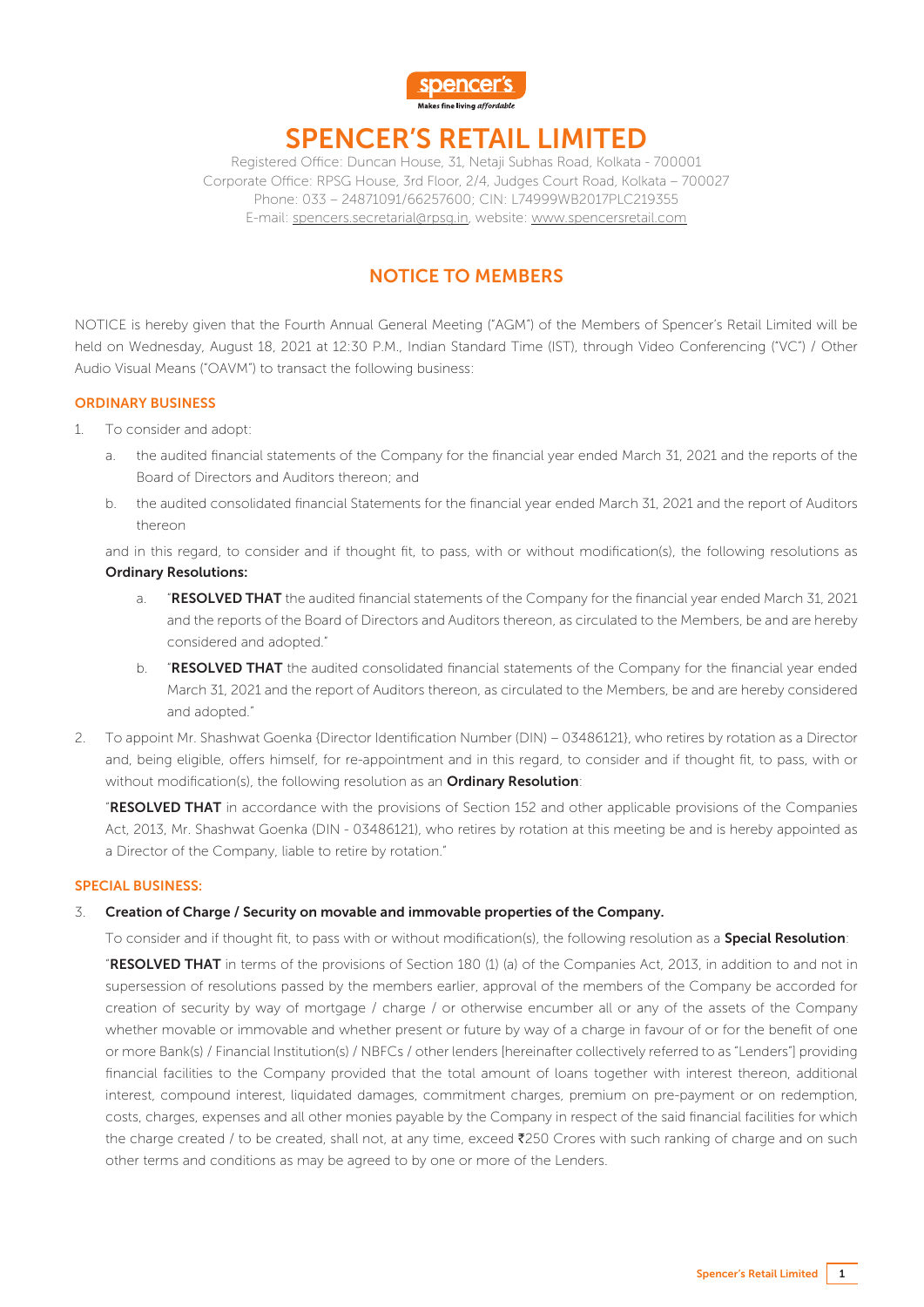

RESOLVED FURTHER THAT the Board of Directors of the Company, be and are hereby authorised to finalise the arrangement with one or more of the Lenders and to give effect to the creation of the aforesaid security and to execute all such other deeds or documents connected therewith and ancillary thereto, which may be deemed necessary to give effect to the aforesaid resolution and filing of all forms with the government authorities including the Registrar of Companies and make the necessary entries in the statutory records together with all forms and documents and to do all such acts, deeds and things as may be deemed necessary and expedient in this regard."

#### Registered office

By Order of the Board

Rama Kant

Duncan House 31, Netaji Subhas Road, Kolkata – 700 001 CIN: L74999WB2017PLC219355 E-mail: spencers.secretarial@rpsg.in Website: www.spencersretail.com Kolkata, June 15, 2021

 Company Secretary & Compliance Officer (FCS 4818)

#### NOTES:

- 1. A Statement pursuant to Section 102 of the Companies Act, 2013, ("Act") setting out material facts relating to the Special Business under Item No. 3 to be transacted at the AGM is annexed hereto.
- 2. A. Pursuant to the General Circular numbers 14/2020, 17/2020, 20/2020 and 02/2021 dated April 8, 2020, April 13, 2020, May 5, 2020 and January 13, 2021 respectively issued by Ministry of Corporate Affairs (MCA), Government of India, and Circular number SEBI / HO / CFD / CMD1 / CIR / P / 2020 / 79 dated May 12, 2020 and SEBI / HO / CFD / CMD2 / CIR / P / 2021 /11 dated January 15, 2021 issued by the Securities and Exchange Board of India (SEBI) (hereinafter collectively referred to as "the Circulars"), Companies are allowed to hold AGM during the calendar year 2021 through VC / OAVM.
	- B. AGM through VC/OAVM:
		- a) Members are requested to join the AGM on Wednesday, August 18, 2021 through VC / OAVM mode latest by 12.15 p.m. IST by clicking on the link https://www.evoting.nsdl.com/ under members login, where the e-Voting Event Number (EVEN) of the Company will be displayed, by using the remote e-Voting credentials and following the procedures mentioned later in these Notes. The said process of joining the AGM will commence from 11.30 a.m. IST and may be closed at 12.45 p.m. IST, or, soon thereafter.
		- b) The facility of attending the AGM will be made available to 1000 members on a first-come-first served basis.
		- c) Members who would like to express any views or ask question during the AGM may do so in advance by sending in writing their views or questions, as may be, along with their name, DP ID and Client ID number / folio number, email id and mobile number, to reach the Company's email address at spencersagm2021@rpsg.in latest by Friday, August 13, 2021 by 5.00 p.m. IST.
		- d) When a pre-registered speaker is invited to raise at the AGM his / her questions, already emailed in advance as requested in para (c) above, but he / she does not respond, the turn will go to the next pre-registered speaker to raise his / her questions. Accordingly, all speakers are requested to get connected to a device with a video/ camera along with stable internet speed.
		- e) The Company reserves the right to restrict the number of questions / speakers, as appropriate, for smooth conduct of the AGM.
- 3. SEBI has decided that securities of listed companies can be transferred only in dematerialised form and therefore, members are advised to dematerialise as early as possible the shares of the Company held by them in physical form.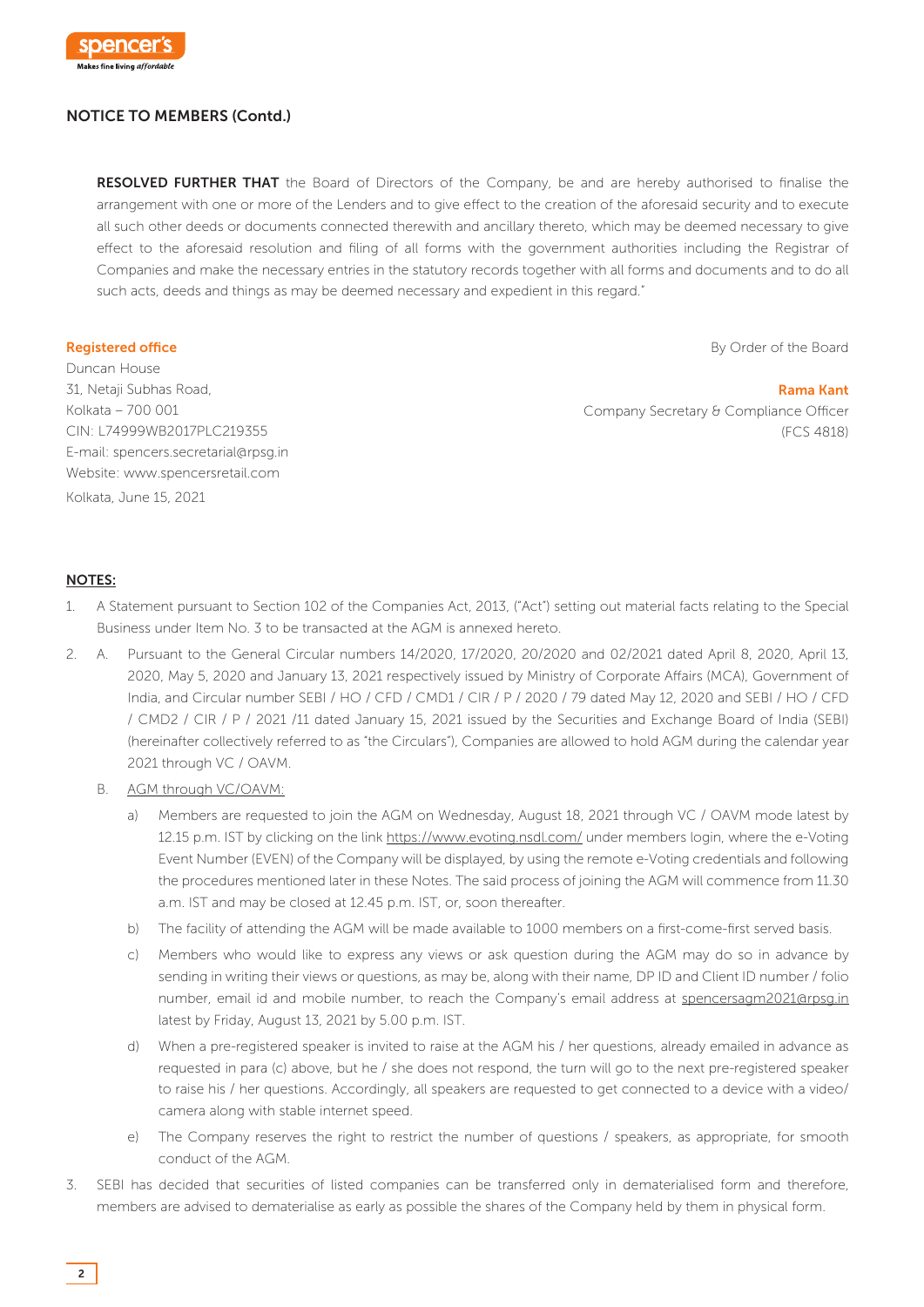- 4. The Register of Members of the Company will remain closed from Wednesday, August 11, 2021 to Wednesday, August 18, 2021, both days inclusive.
- 5. All documents referred to in the Notice are also upload on the Company's website and can be accessed at www. spencersretail.com.

#### 6. Instructions for attending the AGM

- In view of the outbreak of the COVID-19 pandemic, social distancing norm has to be followed and pursuant to the Circulars, physical attendance of the members at the AGM is not required and AGM shall be held through VC / OAVM. Hence, members can attend and participate in the ensuing AGM only through VC / OAVM as mentioned in Note 2(B) above as per the arrangement by the Company with National Securities Depository Limited (NSDL).
- (ii) Member will be provided with a facility to attend the AGM through VC / OAVM through the NSDL e-Voting system. Members may note the steps mentioned later in these notes for access to NSDL e-Voting system. After successful login, you can see link of "VC / OAVM link" placed under "Join General meeting" menu against Company name. You are requested to click on VC / OAVM link placed under Join General Meeting menu. The link for VC / OAVM will be available in Shareholder / Member login where the EVEN of Company will be displayed.
- (iii) Please note that the members who do not have the User ID and Password for e-Voting or have forgotten the User ID and Password may retrieve the same by following the remote e-Voting instructions mentioned in the Notice to avoid last minute rush. Further members can also use the OTP based login for logging into the e-Voting system of NSDL.
- (iv) Since the AGM will be held through VC / OAVM, where physical attendance of members has been dispensed with, there is no requirement of proxies and hence, the facility to appoint proxy to attend and cast vote for the members is not available for this AGM. However, Bodies Corporate are entitled to appoint authorised representatives to attend the AGM through VC / OAVM and participate thereat and cast their votes through e-Voting. Corporate Members intending to authorise their representatives to participate and vote at the meeting are requested to send a certified copy of the Board Resolution / Authorisation Letter to the Scrutiniser by e-mail to smguptaandco@yahoo.com with a copy marked to evoting@nsdl.co.in.
- (v) The facility of participation at the AGM through VC / OAVM will be made available for 1000 members on first-comefirst served basis. This will not include large members (i.e. members holding 2% or more shareholding), Promoters, Institutional Investors, Directors, Key Managerial Personnel, Chairpersons of Audit Committee, Nomination and Remuneration Committee, Stakeholders Relationship Committee, Auditors etc. who are allowed to attend the AGM without restriction on account of first-come-first served basis.
- (vi) In compliance with the Circulars, Notice of the AGM along with the Annual Report for the financial year 2020-21 is being sent only through electronic mode to those Members whose email addresses are registered with the Company or Central Depository Services Limited ("CSDL") / NSDL ("Depositories"). Members may note that the Notice and Annual Report for 2020-21 will also be available on the Company's website at www.spencersretail.com and websites of the Stock Exchanges where the shares of the Company are listed i.e. BSE Limited ("BSE") and National Stock Exchange of India Limited ("NSE") at www.bseindia.com and www.nseindia.com respectively.
- (vii) Members whose email addresses are not registered as above can register the same in the following manner:
	- a) Members holding share(s) in physical mode are requested to send the following details for registration of their email id: Folio No., Name of shareholder, Mobile no., Email ID, Bank Account details such as Bank and Branch name, Account no. and IFSC Code and self-attested scanned copy of PAN card by email to Spencer's Retail Limited at spencersagm2021@rpsg.in or to the Registrar and Share Transfer Agent ("RTA") of the Company, M/s. Link Intime India Private Limited ("Link Intime") at rnt.helpdesk@linkintime.co.in or upload the same at https:// web.linkintime.co.in/emailreg/email\_register.html.
	- b) Members holding share(s) in electronic mode are requested to register / update their e-mail addresses and Bank Account details as mentioned above with their respective Depository Participants ("DPs") for receiving all communications from the Company electronically.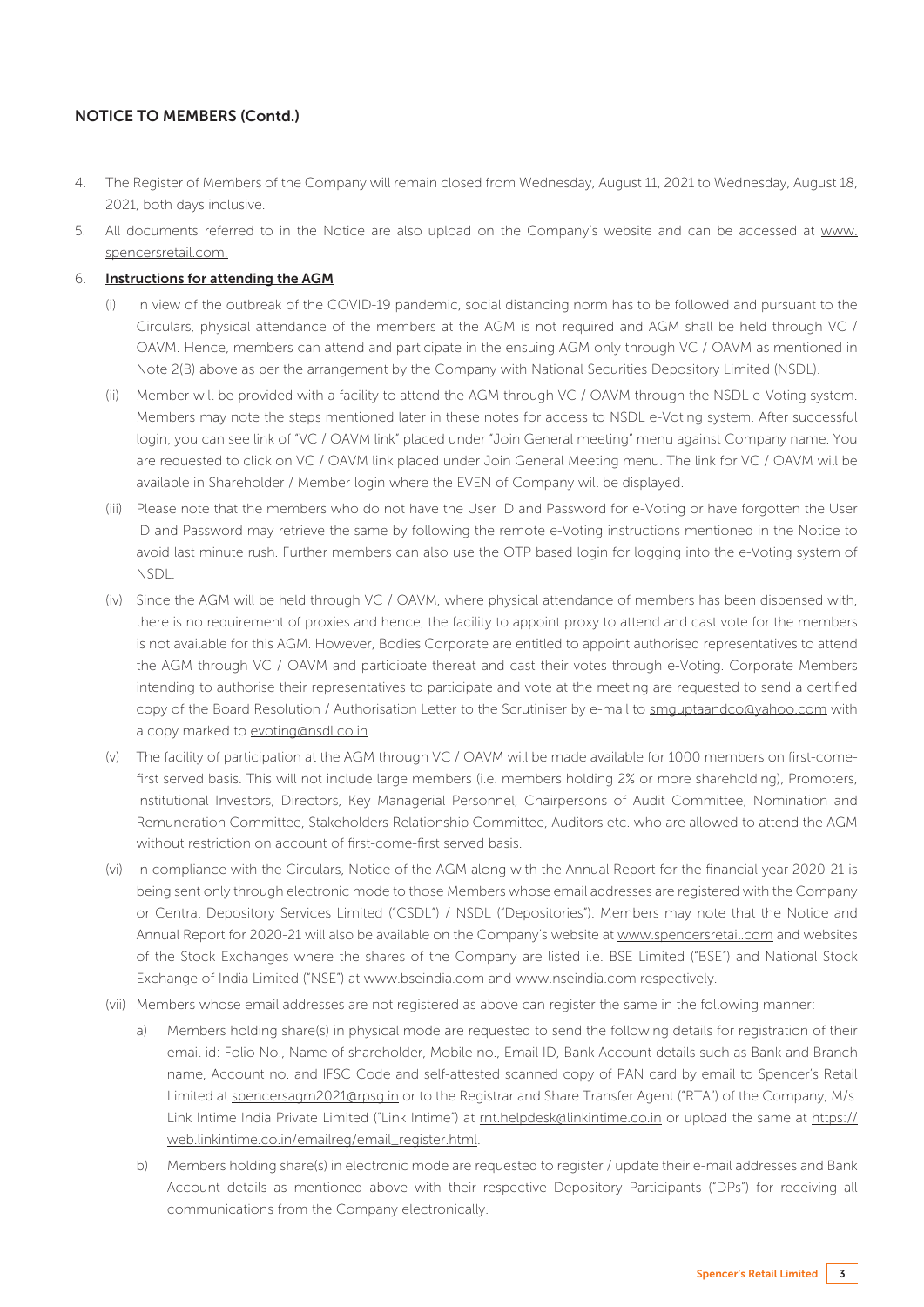

- (viii) Participation of members through VC / OAVM will be reckoned for the purpose of quorum for the AGM as per Section 103 of the Act.
- (ix) Since the AGM will be held through VC / OAVM facility, the Route Map is not annexed to this Notice.
- (x) During the AGM, members may access the scanned copy of Register of Directors and Key Managerial Personnel and their shareholding maintained under Section 170 of the Act and the Register of Contracts and Arrangements in which Directors are interested maintained under Section 189 of the Act, upon logging to the NSDL e-Voting system at https//www.evoting.nsdl.com.
- (xi) Members who need assistance before or during the AGM can:
	- a. Send a request at evoting@nsdl.co.in or use Toll free no.: 1800 1020 990 / 1800 224 430, or
	- b. Contact Ms. Pallavi Mhatre, Manager, NSDL at the designated email ID: evoting@nsdl.co.in.
- (xii) Members are encouraged to join the Meeting through Laptops for better experience. When the meeting is in progress, please keep your device under 'Mute' mode, except when you have pre-registered yourself as a speaker and are invited to speak at the AGM.
- (xiii) Participants connecting from Mobile Devices or Tablets or through Laptop connecting via Mobile Hotspot may experience Audio / Video loss due to fluctuation in their respective network. It is therefore recommended to use stable Wi-Fi or LAN Connection to mitigate any kind of aforesaid glitches.
- (xiv) Institutional Investors who are Members of the Company, are encouraged to attend and vote in the AGM of the Company through VC / OAVM facility.

#### 7. INSTRUCTIONS FOR MEMBERS FOR REMOTE E-VOTING AND JOINING AGM THROUGH VC / OAVM ARE AS UNDER:

- i. Pursuant to the provisions of Section 108 of the Act, read with Rule 20 of the Companies (Management and Administration) Rules, 2014, as amended and Regulation 44 of SEBI (Listing Obligations & Disclosure Requirements) Regulations 2015, as amended ("SEBI Listing Regulations"), the Company is providing the facility of remote e-Voting to its Members in respect of the business to be transacted at the AGM. For this purpose, the Company has entered into an agreement with NSDL for facilitating voting through electronic means, as the authorized agency. The facility of casting vote by a member using remote e-Voting system during the meeting on the date of the AGM will also be provided by NSDL.
- ii. The remote e-Voting period begins on Saturday, August 14, 2021 at 9:00 a.m. (IST) and ends on Tuesday, August 17, 2021 at 5:00 p.m. (IST). During this period, Members of the Company, holding shares in the physical or dematerialised form, as on the cut-off date of Wednesday, August 11, 2021, may cast their votes by remote e-Voting. The remote e-Voting module shall be disabled by NSDL for voting thereafter. The voting rights of shareholders shall be in proportion to their shares in the paid-up equity share capital of the Company as on the cut-off date, being Wednesday, August 11, 2021. Once the vote on a resolution is cast by the Member, the Member shall not be allowed to change it subsequently.
- iii. The Members, whose name appear in the Register of Members / Beneficial Owners as on the record date (cut-off date) may cast their vote electronically.
- iv. A person who is not a Member as on the cut-off date should treat this Notice of the Fourth AGM for information purpose only.

#### A. How do I vote electronically using NSDL e-Voting system?

The way to vote electronically on NSDL e-Voting system consists of "Two Steps" which are mentioned below:

#### Step 1: Access to NSDL e-Voting system

a) Login method for e-Voting and joining virtual meeting for Individual shareholders holding securities in demat mode

In terms of SEBI circular dated December 9, 2020 on e-Voting facility provided by Listed Companies, Individual shareholders holding securities in demat mode are allowed to vote through their demat account maintained with Depositories and Depository Participants. Shareholders are advised to update their mobile number and email Id in their demat accounts in order to access e-Voting facility.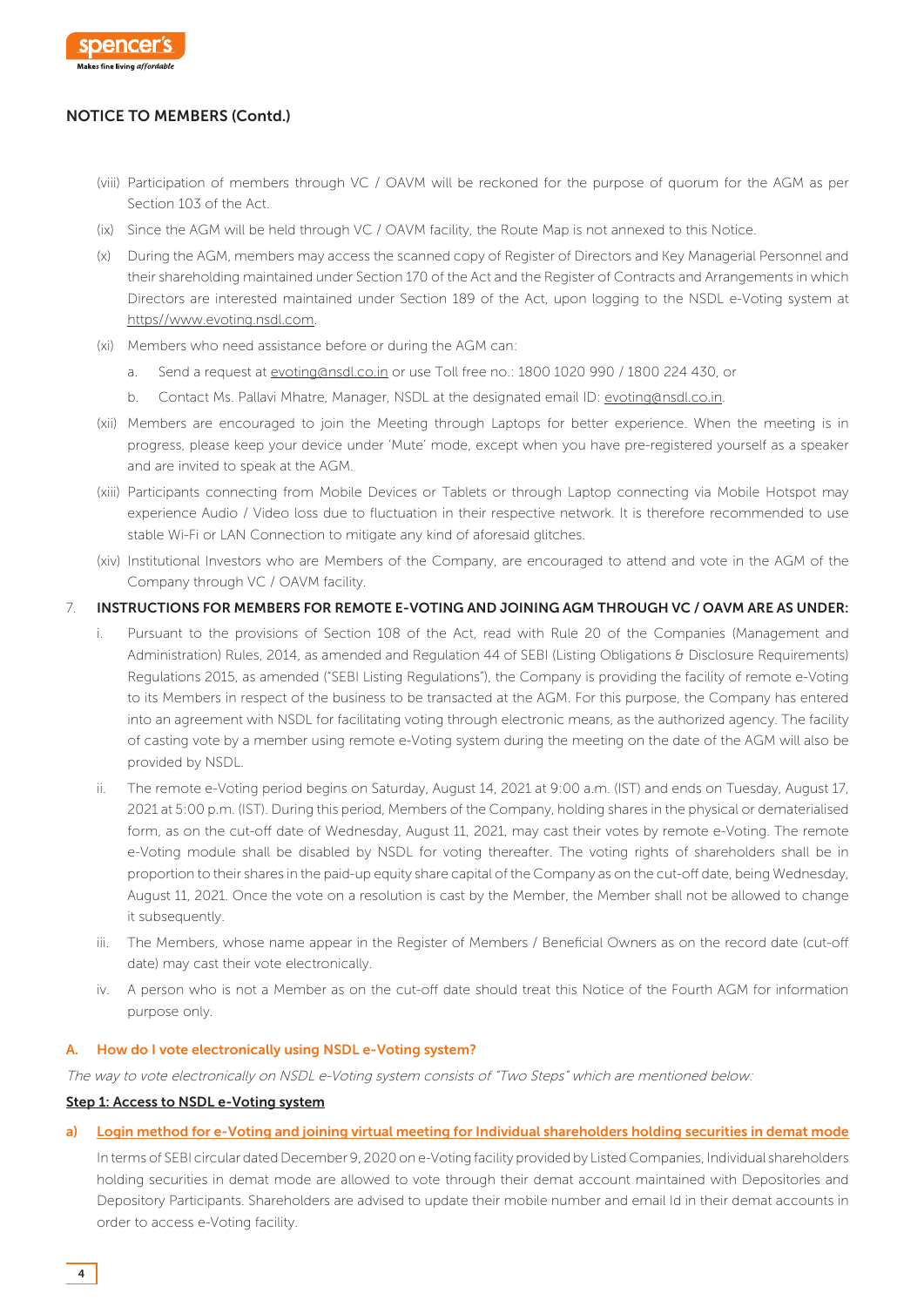Login method for Individual shareholders holding securities in demat mode is given below:

| Type of shareholders                                                         | Login Method                                                                                                                                                                                                                                                                                                                                                                                                                                                                                                                                                                                                                                                                                                                                                                                                                                                                                                                                                                             |
|------------------------------------------------------------------------------|------------------------------------------------------------------------------------------------------------------------------------------------------------------------------------------------------------------------------------------------------------------------------------------------------------------------------------------------------------------------------------------------------------------------------------------------------------------------------------------------------------------------------------------------------------------------------------------------------------------------------------------------------------------------------------------------------------------------------------------------------------------------------------------------------------------------------------------------------------------------------------------------------------------------------------------------------------------------------------------|
| Individual Shareholders holding 1.<br>securities in demat mode with<br>NSDL. | If you are already registered for <b>NSDL IDeAS facility</b> , please visit the e-Services<br>website of NSDL Viz. https://eservices.nsdl.com either on a Personal Computer or<br>on a mobile. On the e-Services home page click on the "Beneficial Owner" icon<br>under "Login" which is available under 'IDeAS' section, this will prompt you to<br>enter your existing User ID and Password. After successful authentication, you will<br>be able to see e-Voting services under Value added services. Click on "Access to<br>e-Voting" under e-Voting services and you will be able to see e-Voting page. Click<br>on the option against Company name under e-Voting service provider - NSDL<br>and you will be re-directed to e-Voting website of NSDL for casting your vote<br>during the remote e-Voting period or joining virtual meeting $\theta$ voting during the<br>meeting.<br>If the user is not registered for IDeAS e-Services, option to register is available at<br>2. |
|                                                                              | https://eservices.nsdl.com. Select "Register Online for IDeAS Portal" or click at                                                                                                                                                                                                                                                                                                                                                                                                                                                                                                                                                                                                                                                                                                                                                                                                                                                                                                        |
|                                                                              | https://eservices.nsdl.com/SecureWeb/IdeasDirectReg.jsp<br>Visit the e-Voting website of NSDL. Open web browser by typing the following URL:<br>3.<br>https://www.evoting.nsdl.com/ either on a Personal Computer or on a mobile.<br>Once the home page of e-Voting system is launched, click on the icon "Login"<br>which is available under 'Shareholder/Member' section. A new screen will open.<br>You will have to enter your User ID (i.e. your sixteen digit demat account number<br>hold with NSDL), Password/OTP and a Verification Code as shown on the screen.<br>After successful authentication, you will be redirected to NSDL Depository site<br>wherein you can see e-Voting page. Click on Company name or e-Voting service<br>provider i.e. NSDL and you will be redirected to e-Voting website of NSDL for<br>casting your vote during the remote e-Voting period or joining virtual meeting &<br>voting during the meeting.                                          |
|                                                                              | Shareholders/Members can also download NSDL Mobile App "NSDL Speede"<br>4.<br>facility by scanning the QR code mentioned below for seamless voting experience.<br><b>NSDL Mobile App is available on</b><br>App Store Coogle Play                                                                                                                                                                                                                                                                                                                                                                                                                                                                                                                                                                                                                                                                                                                                                        |
| Individual Shareholders holding<br>securities in demat mode with<br>CDSL     | Existing users who have opted for Easi / Easiest, they can login through their user<br>  1.<br>id and password. Option will be made available to reach e-Voting page without any<br>further authentication. The URL for users to login to Easi / Easiest are https://web.<br>cdslindia.com/myeasi/home/login or www.cdslindia.com and click on New<br>System Myeasi.                                                                                                                                                                                                                                                                                                                                                                                                                                                                                                                                                                                                                     |
|                                                                              | After successful login of Easi/Easiest the user will be also able to see the E Voting<br>2.<br>Menu. The Menu will have links of e-Voting service provider i.e. NSDL. Click on<br><b>NSDL</b> to cast your vote.                                                                                                                                                                                                                                                                                                                                                                                                                                                                                                                                                                                                                                                                                                                                                                         |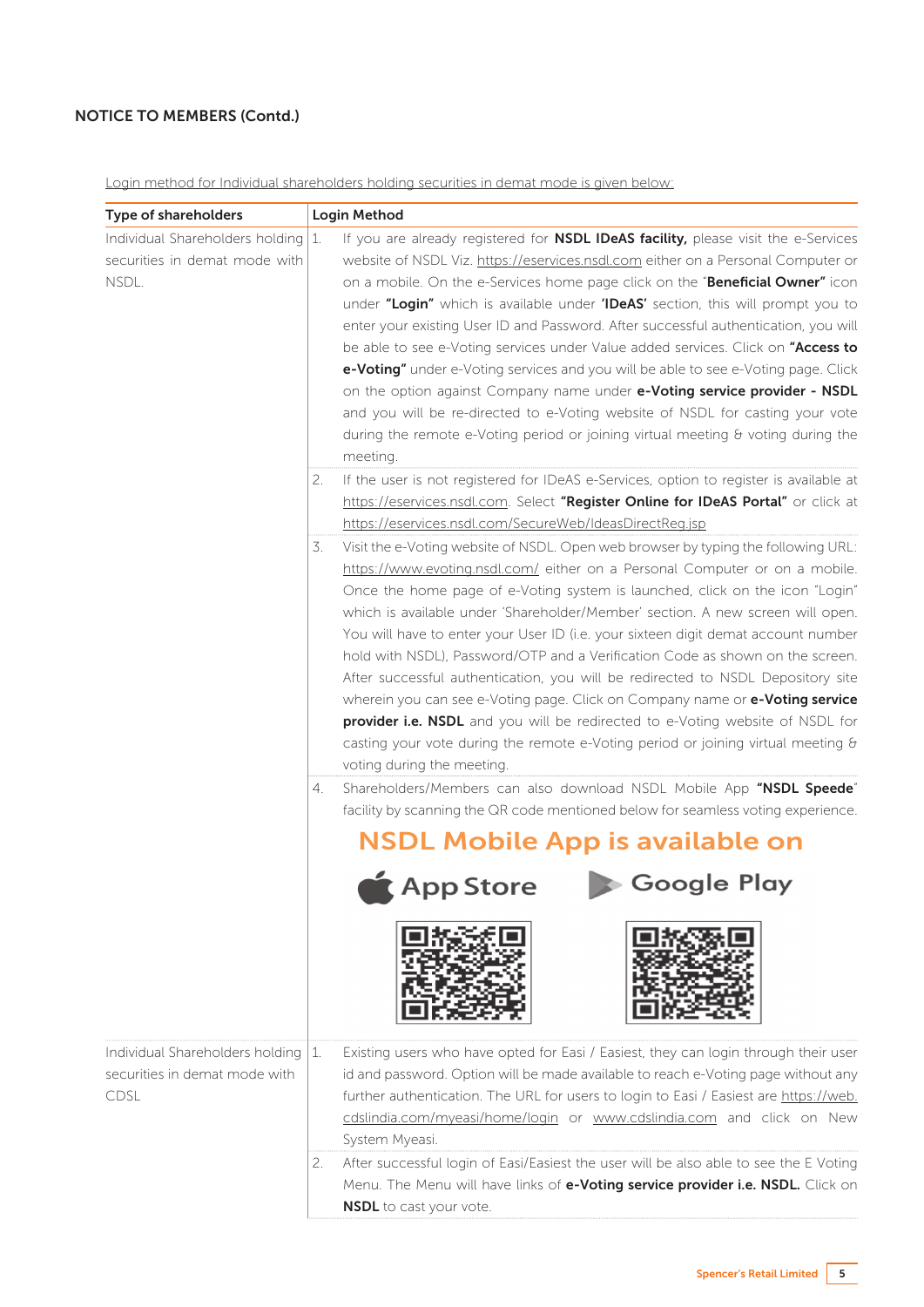

|                              | If the user is not registered for Easi/Easiest, option to register is available at https://<br>3.<br>web.cdslindia.com/myeasi/Registration/EasiRegistration                                                                                                                                                                                                                                                                              |
|------------------------------|------------------------------------------------------------------------------------------------------------------------------------------------------------------------------------------------------------------------------------------------------------------------------------------------------------------------------------------------------------------------------------------------------------------------------------------|
|                              | Alternatively, the user can directly access e-Voting page by providing demat<br>4.<br>Account Number and PAN No. from a link in www.cdslindia.com home page. The<br>system will authenticate the user by sending OTP on registered Mobile $\theta$ Email as<br>recorded in the demat Account. After successful authentication, user will be<br>provided links for the respective ESP i.e. <b>NSDL</b> where the e-Voting is in progress. |
| Individual Shareholders      | You can also login using the login credentials of your demat account through your                                                                                                                                                                                                                                                                                                                                                        |
| (holding securities in demat | Depository Participant registered with NSDL/CDSL for e-Voting facility. Upon logging in,                                                                                                                                                                                                                                                                                                                                                 |
| mode) login through their    | you will be able to see e-Voting option. Click on e-Voting option, you will be redirected                                                                                                                                                                                                                                                                                                                                                |
| depository participants      | to NSDL/CDSL Depository site after successful authentication, wherein you can see                                                                                                                                                                                                                                                                                                                                                        |
|                              | e-Voting feature. Click on company name or e-Voting service provider i.e. NSDL and                                                                                                                                                                                                                                                                                                                                                       |
|                              | you will be redirected to e-Voting website of NSDL for casting your vote during the                                                                                                                                                                                                                                                                                                                                                      |
|                              | remote e-Voting period or joining virtual meeting & voting during the meeting.                                                                                                                                                                                                                                                                                                                                                           |

Important note: Members who are unable to retrieve User ID/ Password are advised to use Forget User ID and Forget Password option available at abovementioned website(s).

## Helpdesk for Individual Shareholders holding securities in demat mode for any technical issues related to login through Depositories i.e. NSDL and CDSL.

| Login type     | <b>Helpdesk details</b>                                                                                          |
|----------------|------------------------------------------------------------------------------------------------------------------|
|                | Individual Shareholders holding securities in demat Members facing any technical issue in login can contact NSDL |
| mode with NSDI | helpdesk by sending a request at evoting@nsdl.co.in or call at                                                   |
|                | toll free no.: 1800 1020 990 and 1800 224 430                                                                    |
|                | Individual Shareholders holding securities in demat Members facing any technical issue in login can contact CDSL |
| mode with CDSL | helpdesk by sending a request at helpdesk.evoting@cdslindia.                                                     |
|                | com or contact at 022-23058738 or 022-23058542-43                                                                |

## b) Login Method for e-Voting and joining virtual meeting for shareholders other than Individual shareholders holding securities in demat mode and shareholders holding securities in physical mode.

#### How to Log-in to NSDL e-Voting website?

- 1. Visit the e-Voting website of NSDL. Open web browser by typing the following URL: https://www.evoting.nsdl.com/ either on a Personal Computer or on a mobile.
- 2. Once the home page of e-Voting system is launched, click on the icon "Login" which is available under 'Shareholder/ Member' section.
- 3. A new screen will open. You will have to enter your User ID, your Password/OTP and a Verification Code as shown on the screen.

Alternatively, if you are registered for NSDL eservices i.e. IDEAS, you can log-in at https://eservices.nsdl.com/ with your existing IDEAS login. Once you log-in to NSDL eservices after using your log-in credentials, click on e-Voting and you can proceed to Step 2 i.e. Cast your vote electronically.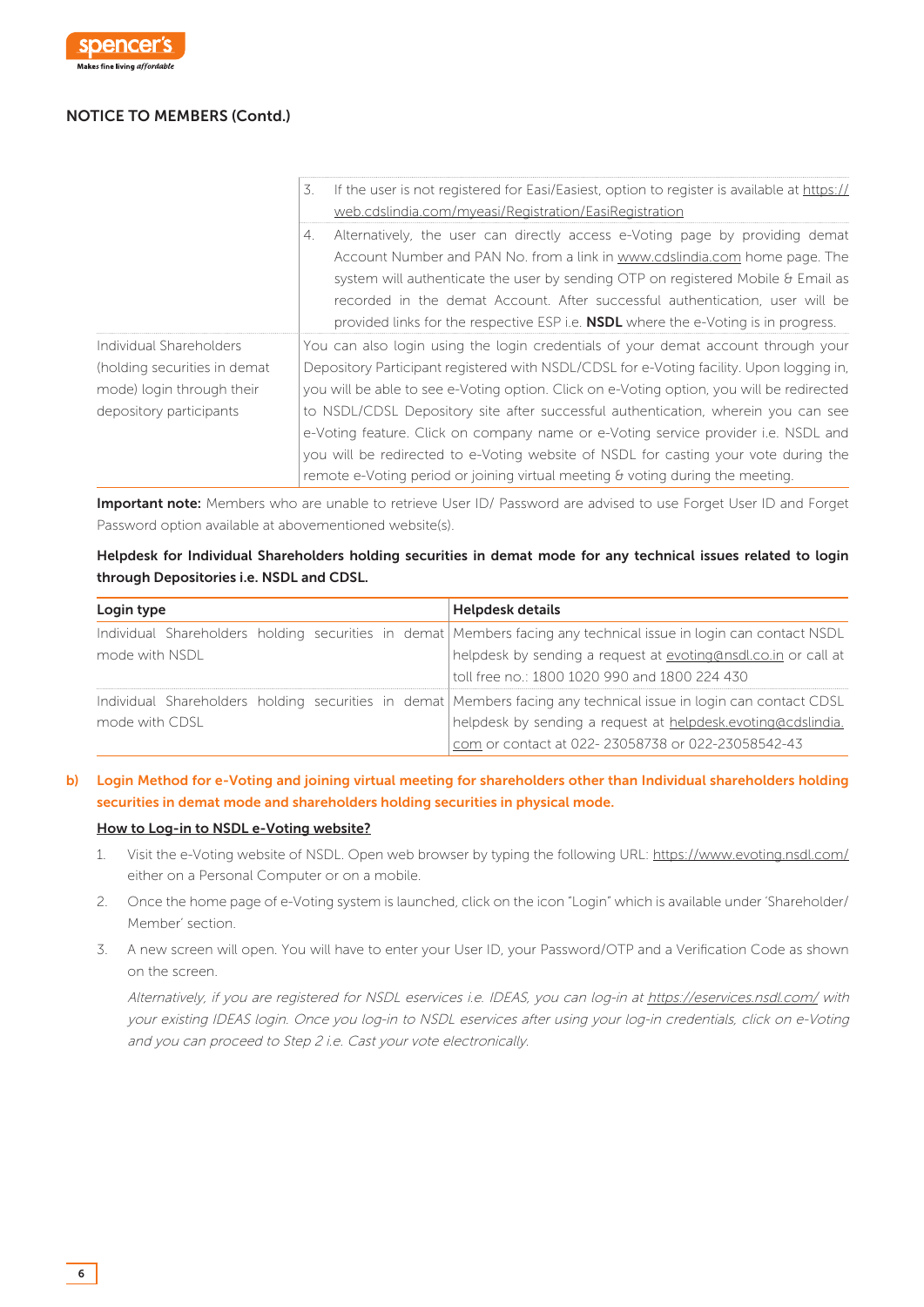4. Your User ID details are given below :

| Manner of holding shares i.e. Demat (NSDL or Your User ID is:<br><b>CDSL</b> ) or Physical |                                        |                                                                  |
|--------------------------------------------------------------------------------------------|----------------------------------------|------------------------------------------------------------------|
|                                                                                            |                                        |                                                                  |
|                                                                                            | account with NSDL.                     | For example if your DP ID is IN300*** and Client ID is 12******  |
|                                                                                            |                                        | then your user ID is IN300***12******.                           |
| b)                                                                                         | For Members who hold shares in demat   | 16 Digit Beneficiary ID                                          |
|                                                                                            | account with CDSL.                     | For example if your Beneficiary ID is 12************** then your |
|                                                                                            |                                        | user ID is 12***************                                     |
| $\mathsf{C}$                                                                               | For Members holding shares in Physical | EVEN Number followed by Folio Number registered with the         |
|                                                                                            | Form.                                  | Company                                                          |
|                                                                                            |                                        | For example if folio number is 001*** and EVEN is 101456 then    |
|                                                                                            |                                        | user ID is 101456001***                                          |

- 5. Password details for shareholders other than Individual shareholders are given below:
	- a) If you are already registered for e-Voting, then you can use your existing password to login and cast your vote.
	- b) If you are using NSDL e-Voting system for the first time, you will need to retrieve the 'initial password' which was communicated to you. Once you retrieve your 'initial password', you need to enter the 'initial password' and the system will force you to change your password.
	- c) How to retrieve your 'initial password'?
		- (i) If your email ID is registered in your demat account or with the Company, your 'initial password' is communicated to you on your email ID. Trace the email sent to you from NSDL from your mailbox. Open the email and open the attachment i.e. a .pdf file. Open the .pdf file. The password to open the .pdf file is your 8 digit client ID for NSDL account, last 8 digits of client ID for CDSL account or folio number for shares held in physical form. The .pdf file contains your 'User ID' and your 'initial password'.
		- (ii) If your email ID is not registered, please follow steps mentioned below in process for those shareholders whose email ids are not registered.
- 6. If you are unable to retrieve or have not received the " Initial password" or have forgotten your password:
	- a) Click on "Forgot User Details/Password?"(If you are holding shares in your demat account with NSDL or CDSL) option available on www.evoting.nsdl.com.
	- b) Physical User Reset Password?" (If you are holding shares in physical mode) option available on www.evoting. nsdl.com.
	- c) If you are still unable to get the password by aforesaid two options, you can send a request at evoting@nsdl. co.in mentioning your demat account number/folio number, your PAN, your name and your registered address etc.
	- d) Members can also use the OTP (One Time Password) based login for casting the votes on the e-Voting system of NSDL.
- 7. After entering your password, tick on Agree to "Terms and Conditions" by selecting on the check box.
- 8. Now, you will have to click on "Login" button.
- 9. After you click on the "Login" button, Home page of e-Voting will open.

#### Step 2: Cast your vote electronically and join General Meeting on NSDL e-Voting system.

#### a) How to cast your vote electronically and join General Meeting on NSDL e-Voting system?

1. After successful login at Step 1, you will be able to see all the companies "EVEN" in which you are holding shares and whose voting cycle and General Meeting is in active status.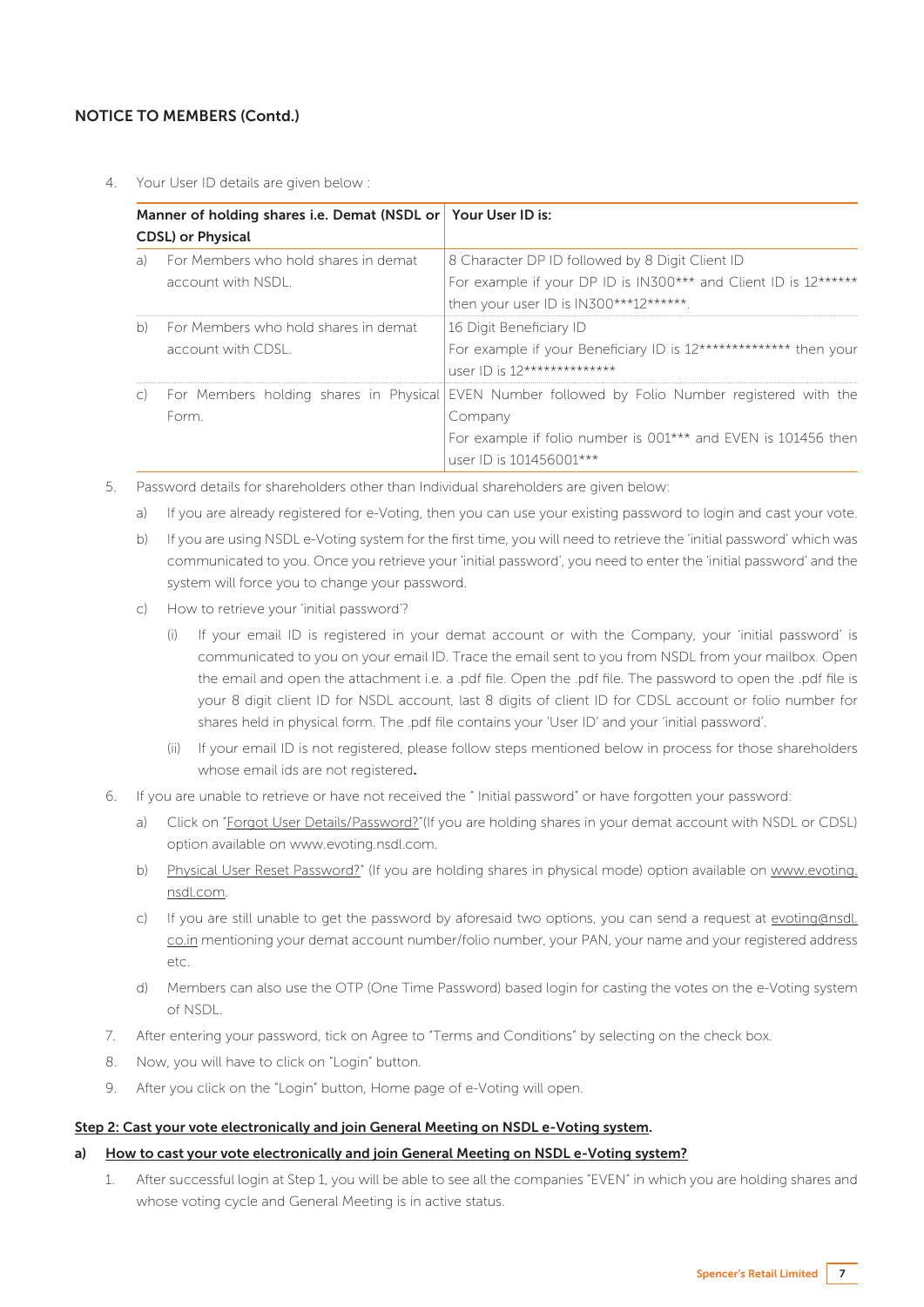

- 2. Select "EVEN" of Company for which you wish to cast your vote during the remote e-Voting period and casting your vote during the General Meeting. For joining virtual meeting, you need to click on "VC/OAVM" link placed under "Join General Meeting".
- 3. Now you are ready for e-Voting as the Voting page opens.
- 4. Cast your vote by selecting appropriate options i.e. assent or dissent, verify/modify the number of shares for which you wish to cast your vote and click on "Submit" and also "Confirm" when prompted.
- 5. Upon confirmation, the message "Vote cast successfully" will be displayed.
- 6. You can also take the printout of the votes cast by you by clicking on the print option on the confirmation page.
- 7. Once you confirm your vote on the resolution, you will not be allowed to modify your vote.

#### General Guidelines for shareholders

- 1. Institutional shareholders (i.e. other than Individuals, HUF, NRI etc.) are required to send scanned copy (PDF/JPG Format) of the relevant Board Resolution/ Authorisation Letter etc. with attested specimen signature of the duly authorised signatory(ies) who are authorised to vote, to the Scrutiniser by e-mail to smguptaandco@yahoo.com with a copy marked to evoting@nsdl.co.in.
- 2. Any person holding shares in physical form and non-individual shareholders, who acquires share(s) of the Company and becomes member of the Company after the notice is sent through e-mail and holding shares as of the cut-off date i.e. Wednesday, August 11, 2021, may obtain the login ID and password by sending a request at evoting@nsdl.co.in or Issuer/ RTA. However, if you are already registered with NSDL for remote e-Voting, then you can use your existing user ID and password to cast your vote. If you forgot your password, you can reset your password by using "Forgot User Details/ Password" or "Physical User Reset Password" option available on www.evoting.nsdl.com or call on toll free no. 1800 1020 990 and 1800 224 430 . In case of Individual Shareholders holding securities in demat mode who acquires shares of the Company and becomes a Member of the Company after sending of the Notice and holding shares as of the cut-off date i.e. Wednesday, August 11, 2021 may follow steps mentioned in the Notice of the AGM under Step 1 "Access to NSDL e-Voting system" (Above).
- 3. It is strongly recommended not to share your password with any other person and take utmost care to keep your password confidential. Login to the e-Voting website will be disabled upon five unsuccessful attempts to key in the correct password. In such an event, you will need to go through the "Forgot User Details/Password?" or "Physical User Reset Password?" option available on www.evoting.nsdl.com to reset the password.
- 4. In case of any queries, you may refer the Frequently Asked Questions (FAQs) for Shareholders and e-Voting user manual for Shareholders available at the download section of www.evoting.nsdl.com or call on toll free no.: 1800 1020 990 and 1800 224 430 or send a request to Ms. Pallavi Mhatre, Manager, NSDL, Trade World, "A" Wing, 4<sup>th</sup> Floor, Kamala Mills Compound, Lower Parel, Mumbai – 400013 through email at evoting@nsdl.co.in

## Process for those shareholders whose email ids are not registered with the depositories for procuring user id and password and registration of e mail ids for e-Voting for the resolutions set out in this notice:

- 1. In case share(s) are held in physical mode, please provide Folio No., name of shareholder, scanned copy of the share certificate (front and back), PAN Card by email to Company's Registrar & Transfer Agent, Link Intime India Private Limited at rnt.helpdesk@linkintime.co.in or the Company at spencers.secretarial@rpsg.in.
- 2. Members holding share(s) in electronic mode are requested to register / update their e-Mail addresses as mentioned above with their respective Depository Participants ("DPs"). If you are an Individual shareholders holding securities in demat mode, you are requested to refer to the login method explained at step 2 (B) i.e. Login method for e-Voting and jointly virtual meeting for Individual shareholders holding securities in demat mode.
- 3. Alternatively shareholder/members may send a request to evoting@nsdl.co.in for procuring user id and password for e-Voting by providing above mentioned documents.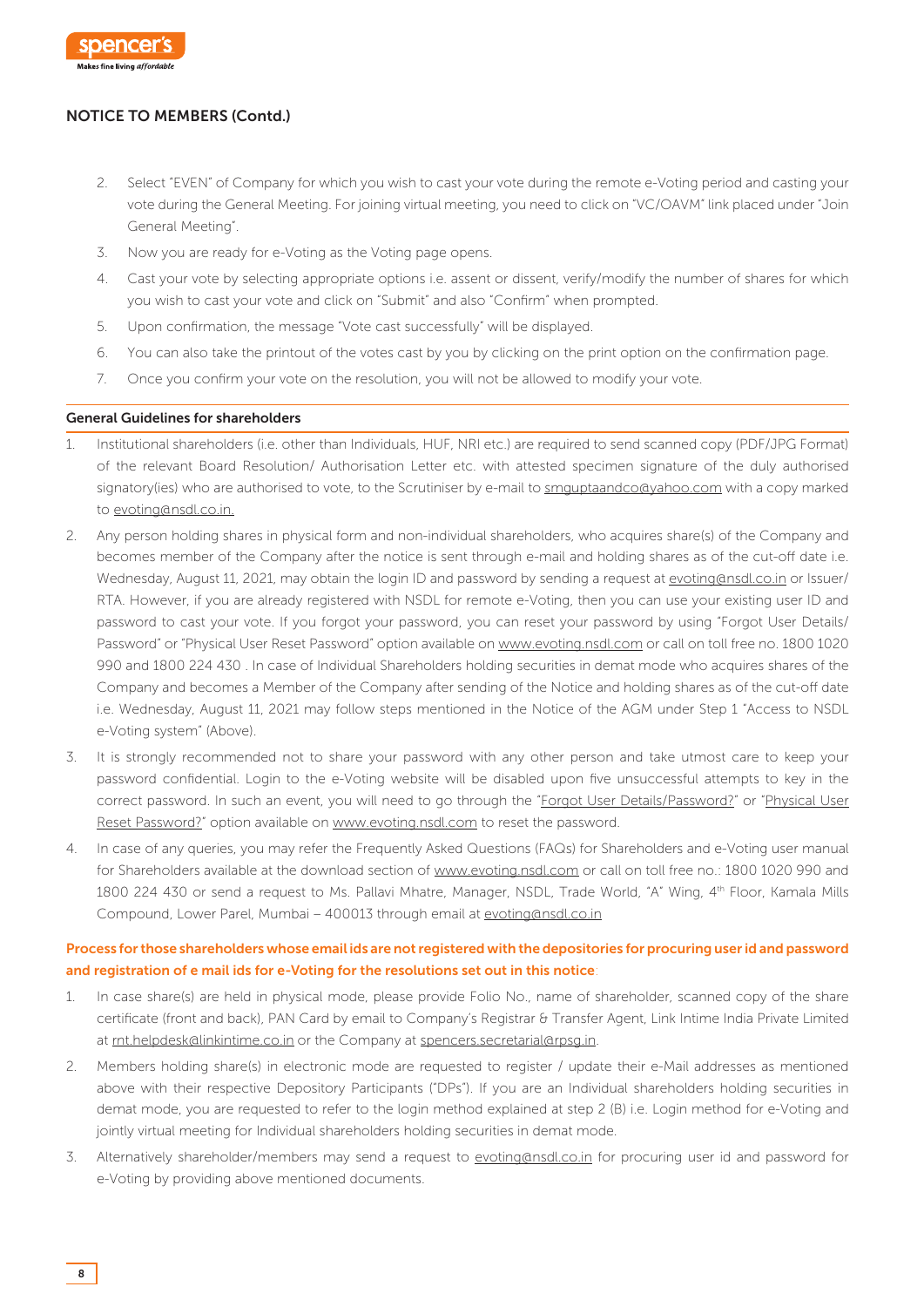4. In terms of SEBI circular dated December 09, 2020 on e-Voting facility provided by Listed Companies, Individual shareholders holding securities in demat mode are allowed to vote through their demat account maintained with Depositories and Depository Participants. Shareholders are required to update their mobile number and email ID correctly in their demat account in order to access e-Voting facility.

#### B. THE INSTRUCTIONS FOR MEMBERS FOR E-VOTING ON THE DAY OF THE AGM ARE AS UNDER:-

- 1. The procedure for e-Voting on the day of the AGM is same as the instructions mentioned above for remote e-Voting.
- 2. Only those Members/ shareholders, who will be present in the AGM through VC/OAVM facility and have not casted their vote on the Resolutions through remote e-Voting and are otherwise not barred from doing so, shall be eligible to vote through e-Voting system in the AGM.
- 3. Members who have voted through Remote e-Voting will be eligible to attend the AGM. However, they will not be eligible to vote at the AGM.
- 4. The details of the person who may be contacted for any grievances connected with the facility for e-Voting on the day of the AGM shall be the same person mentioned for Remote e-Voting.

#### 8. Other Instructions:

- a) The voting rights of the members shall be in proportion to their shares on the paid-up equity share capital of the Company as on the cut-off date, i.e., Wednesday, August 11, 2021.
- b) A person, whose name is recorded in the Register of Members or in the Register of Beneficial Owners maintained by the Depositories as on the cut-off date only shall be entitled to avail the facility of remote e-Voting or casting vote through e-Voting system during the Meeting.
- c) Mr. S.M.Gupta, Practicing Company Secretary, (Membership No. FCS 896) has been appointed as the Scrutiniser to scrutinise the Remote e-Voting process and casting vote through the e-Voting system during the Meeting in a fair and transparent manner.
- d) The Scrutiniser shall after the conclusion of e-Voting at the AGM, first download the votes cast at the AGM and thereafter unblock the votes cast through remote e-Voting system and shall make a consolidated Scrutiniser's Report.
- e) The Results of voting will be declared within 2 working days from the conclusion of AGM. The declared results along with the Scrutiniser's Report will be available on the website of the Company at www.spencersretail.com and also on the website of NSDL. Such results will also be displayed on the Notice Board at the Registered Office of the Company and shall be forwarded to NSE and BSE.

#### Registered office

Duncan House 31, Netaji Subhas Road, Kolkata – 700 001 CIN: L74999WB2017PLC219355 E-mail: spencers.secretarial@rpsg.in Website: www.spencersretail.com

By Order of the Board

 Rama Kant Company Secretary & Compliance Officer (FCS 4818)

Kolkata, June 15, 2021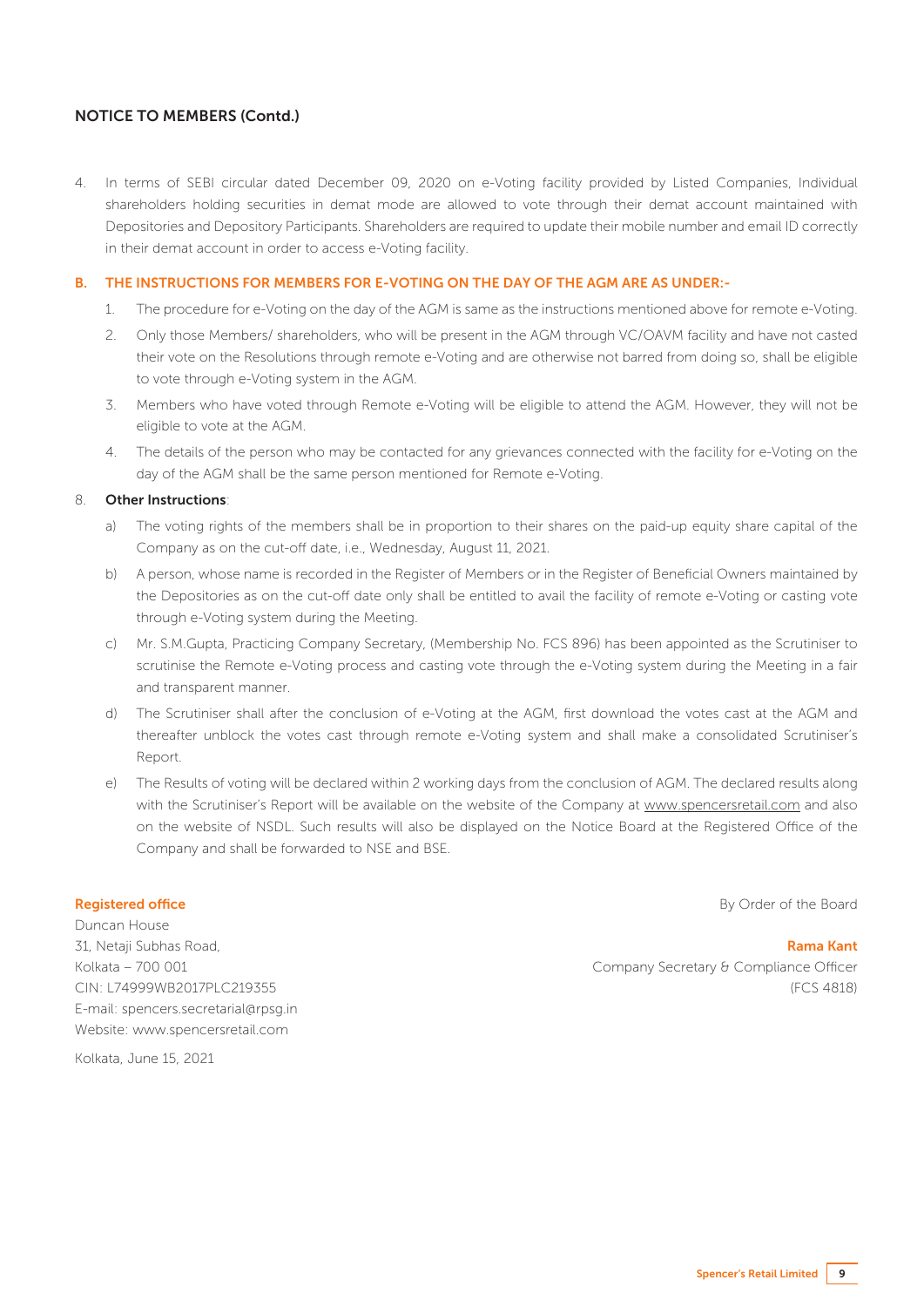

Pursuant to Regulation 26(4) and 36(3) of Securities and Exchange Board of India (Listing Obligations and Disclosure Requirements) Regulations, 2015 and Secretarial Standard - 2 on General Meetings, the particulars of the aforementioned Director seeking re-appointment at the AGM are given below:

#### Mr. Shashwat Goenka

| Name of Director                                      | Mr. Shashwat Goenka DIN: 03486121                                                                                                                                                                                                                                                                                                                                                        |
|-------------------------------------------------------|------------------------------------------------------------------------------------------------------------------------------------------------------------------------------------------------------------------------------------------------------------------------------------------------------------------------------------------------------------------------------------------|
|                                                       | Non-Executive Non-Independent Director                                                                                                                                                                                                                                                                                                                                                   |
| Date of birth                                         | 12.04.1990 (31 Years)                                                                                                                                                                                                                                                                                                                                                                    |
| Date of appointment                                   | 14.11.2018                                                                                                                                                                                                                                                                                                                                                                               |
| Expertise in specific functional areas                | Mr. Shashwat Goenka, is a Director of the Company and Sector Head-Retail &<br>FMCG of the RP-Sanjiv Goenka Group. Currently, he is Chairing FICCI's Young<br>Leaders Forum and Chair for CII's National Retail Committee on Retail. He is also<br>the youngest President of Indian Chamber of Commerce (2017-2018). He graduated<br>from The Wharton School, University of Pennsylvania. |
| List of other directorships held                      | CESC Limited;<br>$\bullet$                                                                                                                                                                                                                                                                                                                                                               |
|                                                       | Phillips Carbon Black Limited;<br>$\bullet$                                                                                                                                                                                                                                                                                                                                              |
|                                                       | Firstsource Solutions Limited;<br>$\bullet$                                                                                                                                                                                                                                                                                                                                              |
|                                                       | RPSG Ventures Limited (Formerly known as CESC Ventures Limited);<br>$\bullet$                                                                                                                                                                                                                                                                                                            |
|                                                       | Spencer International Hotels Limited; and<br>$\bullet$                                                                                                                                                                                                                                                                                                                                   |
|                                                       | Retailers Association of India<br>$\bullet$                                                                                                                                                                                                                                                                                                                                              |
| Chairman/Member of the Committees                     | Audit Committee - Member<br>$\bullet$                                                                                                                                                                                                                                                                                                                                                    |
| of Board of Directors of the Company                  | Stakeholders Relationship Committee - Member<br>$\bullet$                                                                                                                                                                                                                                                                                                                                |
|                                                       | Corporate Social Responsibility Committee - Member<br>$\bullet$                                                                                                                                                                                                                                                                                                                          |
|                                                       | Risk Management Committee - Chairman<br>$\bullet$                                                                                                                                                                                                                                                                                                                                        |
| Chairman/Member of the committees                     | <b>Firstsource Solutions Limited</b>                                                                                                                                                                                                                                                                                                                                                     |
| of board of directors of other Indian                 | $\bullet$<br>Corporate Social Responsibility Committee*                                                                                                                                                                                                                                                                                                                                  |
| public limited companies in which he is               | $\bullet$<br>Risk Management Committee*                                                                                                                                                                                                                                                                                                                                                  |
| a director -                                          | Investment Committee*<br>$\bullet$                                                                                                                                                                                                                                                                                                                                                       |
|                                                       | Strategy Committee*<br>$\bullet$                                                                                                                                                                                                                                                                                                                                                         |
|                                                       | Phillips Carbon Black Limited                                                                                                                                                                                                                                                                                                                                                            |
|                                                       | Corporate Social Responsibility Committee                                                                                                                                                                                                                                                                                                                                                |
|                                                       | RPSG Ventures Limited                                                                                                                                                                                                                                                                                                                                                                    |
|                                                       | Stakeholders' Relationship Committee<br>$\bullet$                                                                                                                                                                                                                                                                                                                                        |
|                                                       | Corporate Social Responsibility Committee*                                                                                                                                                                                                                                                                                                                                               |
|                                                       | Risk Management Committee*                                                                                                                                                                                                                                                                                                                                                               |
| Shareholding in the Company (as on<br>March 31, 2021) | 75,756 Equity Shares                                                                                                                                                                                                                                                                                                                                                                     |
| Relationship with<br>other<br>Directors,              | Except Mr. Shashwat Goenka being the appointee, and Dr. Sanjiv Goenka, being                                                                                                                                                                                                                                                                                                             |
| Managers and KMPs                                     | related to Mr. Shashwat Goenka, none of the Directors and Key Managerial                                                                                                                                                                                                                                                                                                                 |
|                                                       | Personnel of the Company and their relatives are concerned or interested financially                                                                                                                                                                                                                                                                                                     |
| Meetings<br>attended<br><b>Board</b>                  | or otherwise, in the Resolution as set out at Item No. 2 of the Notice.<br>Five $(5)$                                                                                                                                                                                                                                                                                                    |
| during<br>financial year 2020-21                      |                                                                                                                                                                                                                                                                                                                                                                                          |